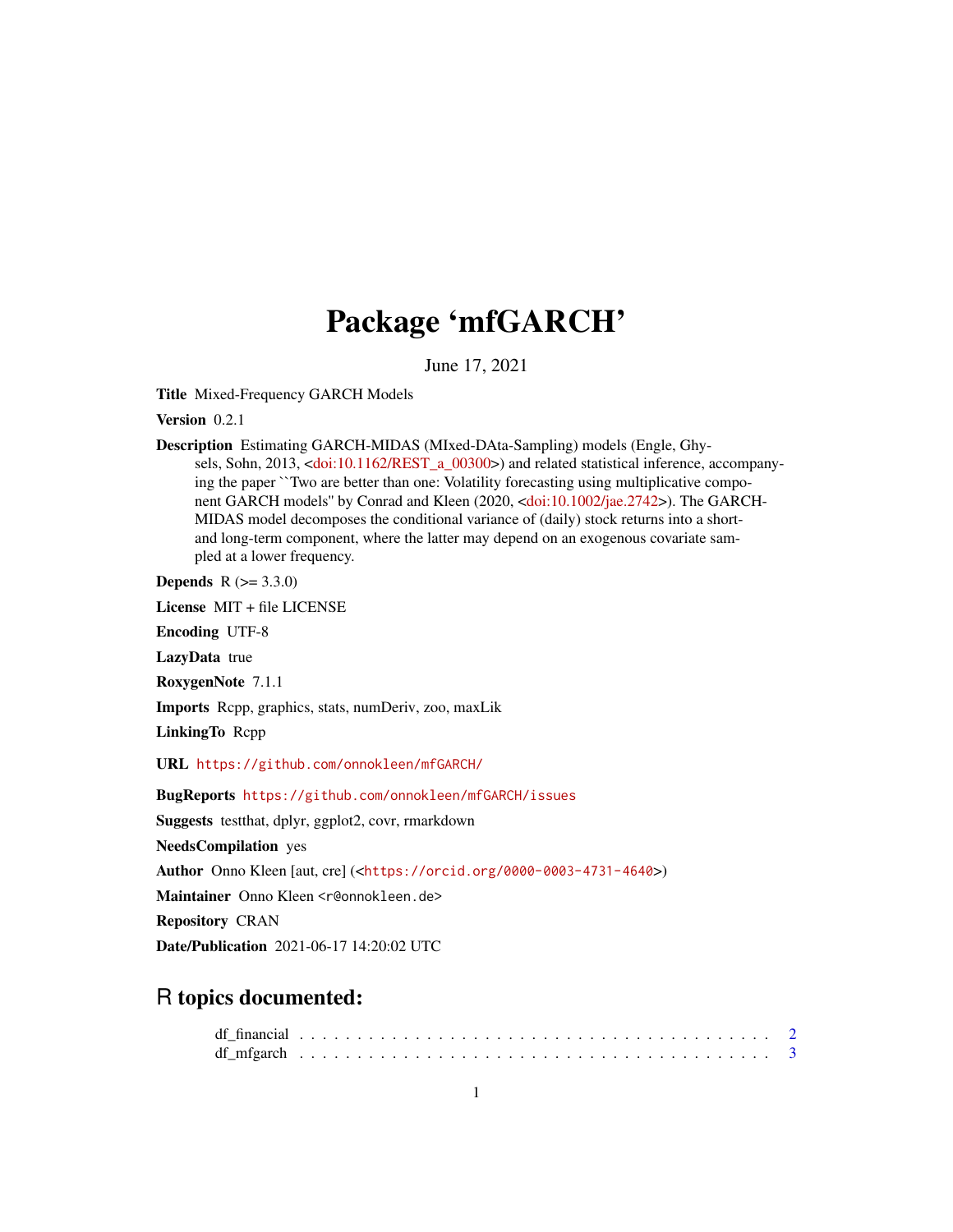## <span id="page-1-0"></span>2 df\_financial

#### $\blacksquare$

df\_financial *Stock returns and financial conditions.*

#### Description

A dataset containing the S&P 500 stock returns and the NFCI

#### Usage

df\_financial

### Format

A data frame with 11,306 rows and 5 variables:

date date

return daily S&P 500 log returns times 100

rv 5-minute realized variances

week a dummy for each year/week combination

nfci National Financial Conditions Index

#### Source

<https://github.com/onnokleen/mfGARCH/> <https://finance.yahoo.com/> <https://fred.stlouisfed.org/series/NFCI> <https://realized.oxford-man.ox.ac.uk>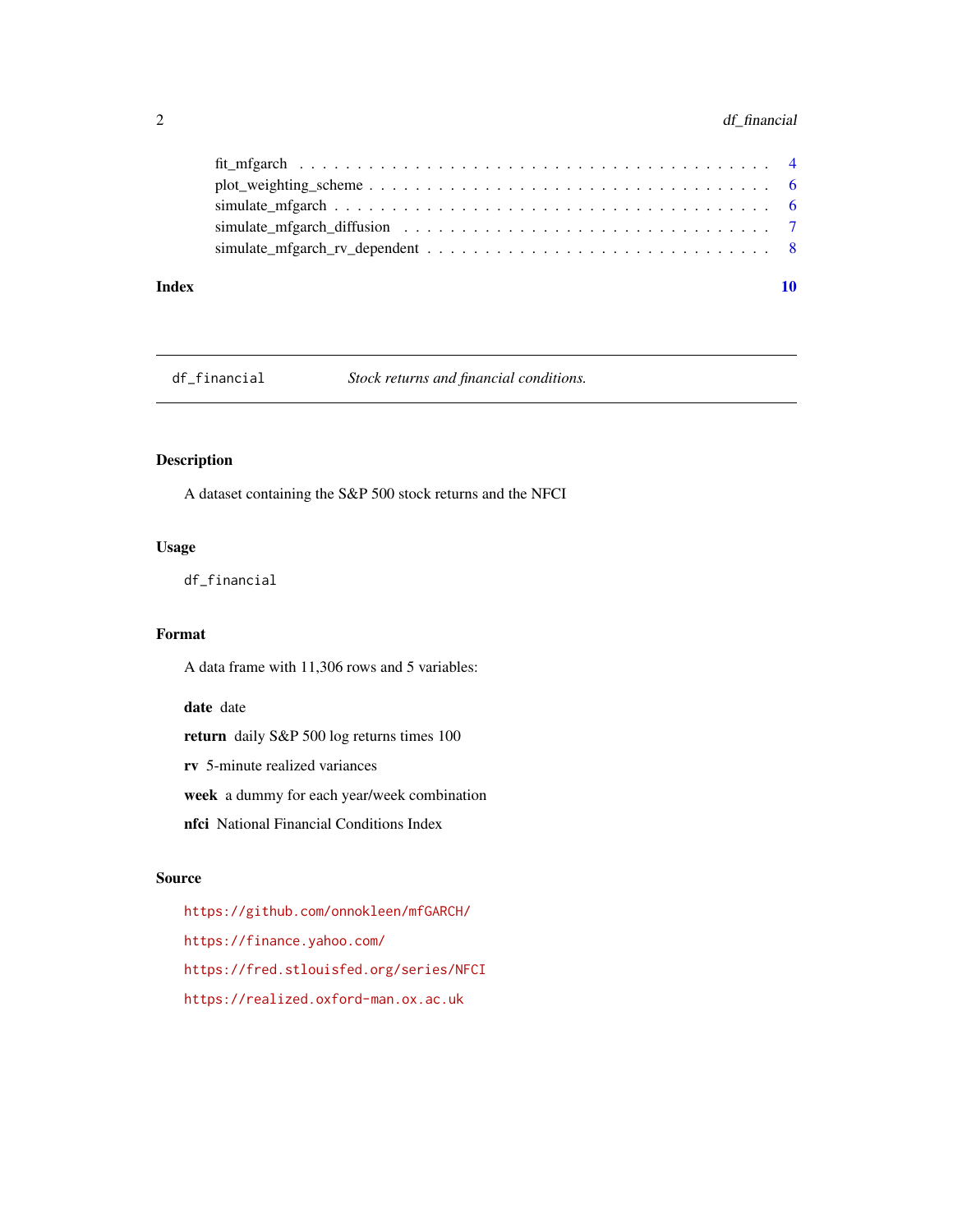<span id="page-2-0"></span>

#### Description

A dataset containing the S&P 500 stock returns, realized variances and macroeconomic variables

#### Usage

df\_mfgarch

#### Format

A data frame with 11,938 rows and 11 variables:

date date

return daily S&P 500 log returns times 100

open\_close open-close returns

rv 5-minute realized variances

vix Cboe VIX

year\_week a dummy for each year/week combination

dhousing changes in housing starts

dindpro changes in industrial production

nai NAI

nfci National Financial Conditions Index

year\_month a dummy for each year/month combination

#### Source

<https://github.com/onnokleen/mfGARCH/> <https://finance.yahoo.com/> <https://fred.stlouisfed.org> <https://realized.oxford-man.ox.ac.uk>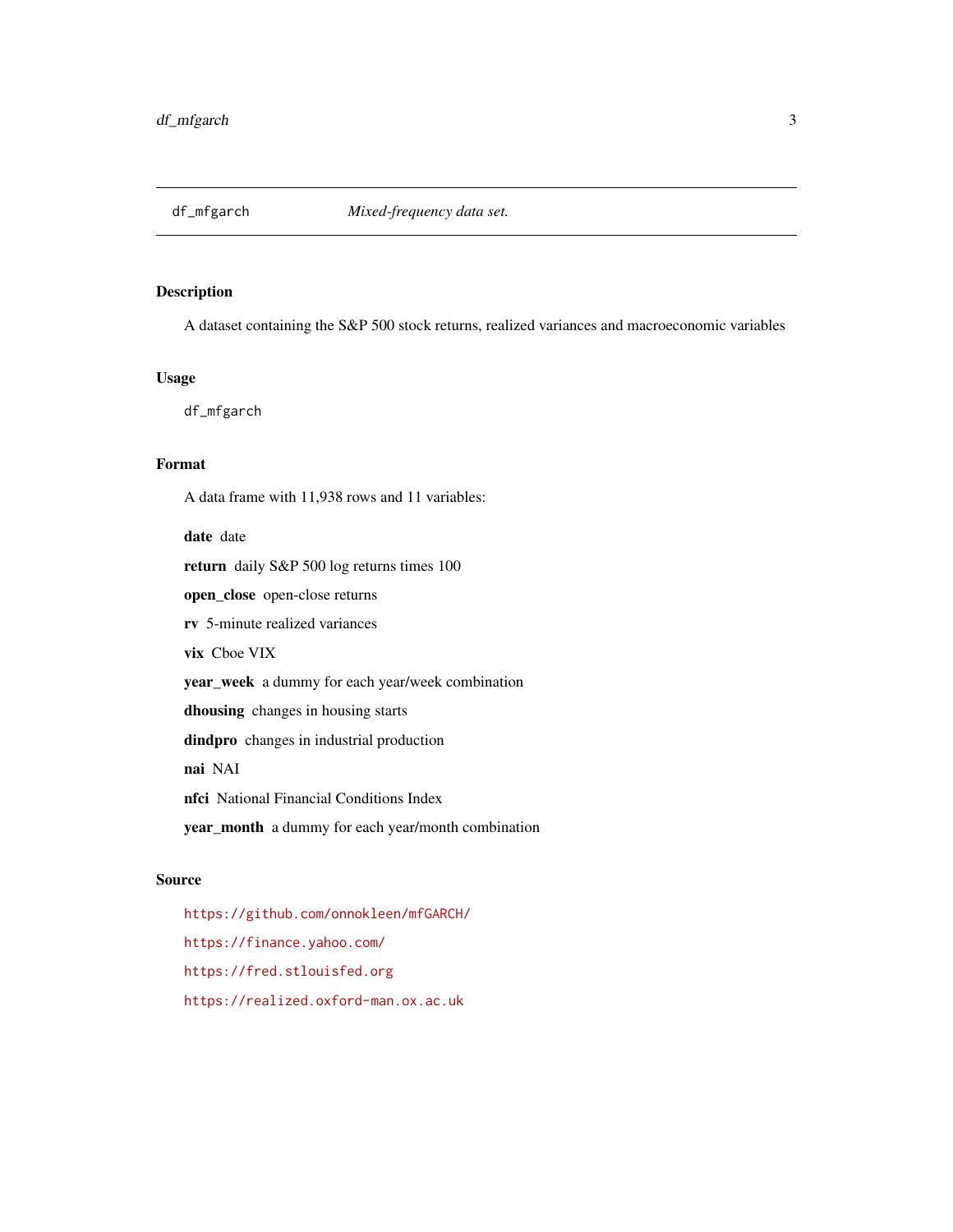<span id="page-3-0"></span>fit\_mfgarch *This function estimates a multiplicative mixed-frequency GARCH model. For the sake of numerical stability, it is best to multiply log returns by 100.*

#### Description

This function estimates a multiplicative mixed-frequency GARCH model. For the sake of numerical stability, it is best to multiply log returns by 100.

#### Usage

```
fit_mfgarch(
  data,
 y,
 x = NULL,K = NULL,low. freq = "date",
  var.ratio.freq = NULL,
  gamma = TRUE,
  weighting = "beta.restricted",
  x.two = NULL,K.two = NULL,
  low.freq.two = NULL,
 weighting.two = NULL,
 multi.start = FALSE,
  control = list(par.start = NULL)
)
```
#### Arguments

| data           | data frame containing a column named date of type 'Date'.                                                                             |
|----------------|---------------------------------------------------------------------------------------------------------------------------------------|
| y              | name of high frequency dependent variable in df.                                                                                      |
| X              | covariate employed in mfGARCH.                                                                                                        |
| К              | an integer specifying lag length K in the long-term component.                                                                        |
| low.freq       | a string of the low frequency variable in the df.                                                                                     |
| var.ratio.freq | specify a frequency column on which the variance ratio should be calculated.                                                          |
| gamma          | if TRUE, an asymmetric GJR-GARCH is used as the short-term component. If<br>FALSE, a simple $GARCH(1,1)$ is employed.                 |
| weighting      | specifies the weighting scheme employed in the long-term component. Options<br>are "beta.restricted" (default) or "beta.unrestricted" |
| x.two          | optional second covariate                                                                                                             |
| K.two          | lag lgenth of optional second covariate                                                                                               |
| low.freq.two   | low frequency of optional second covariate                                                                                            |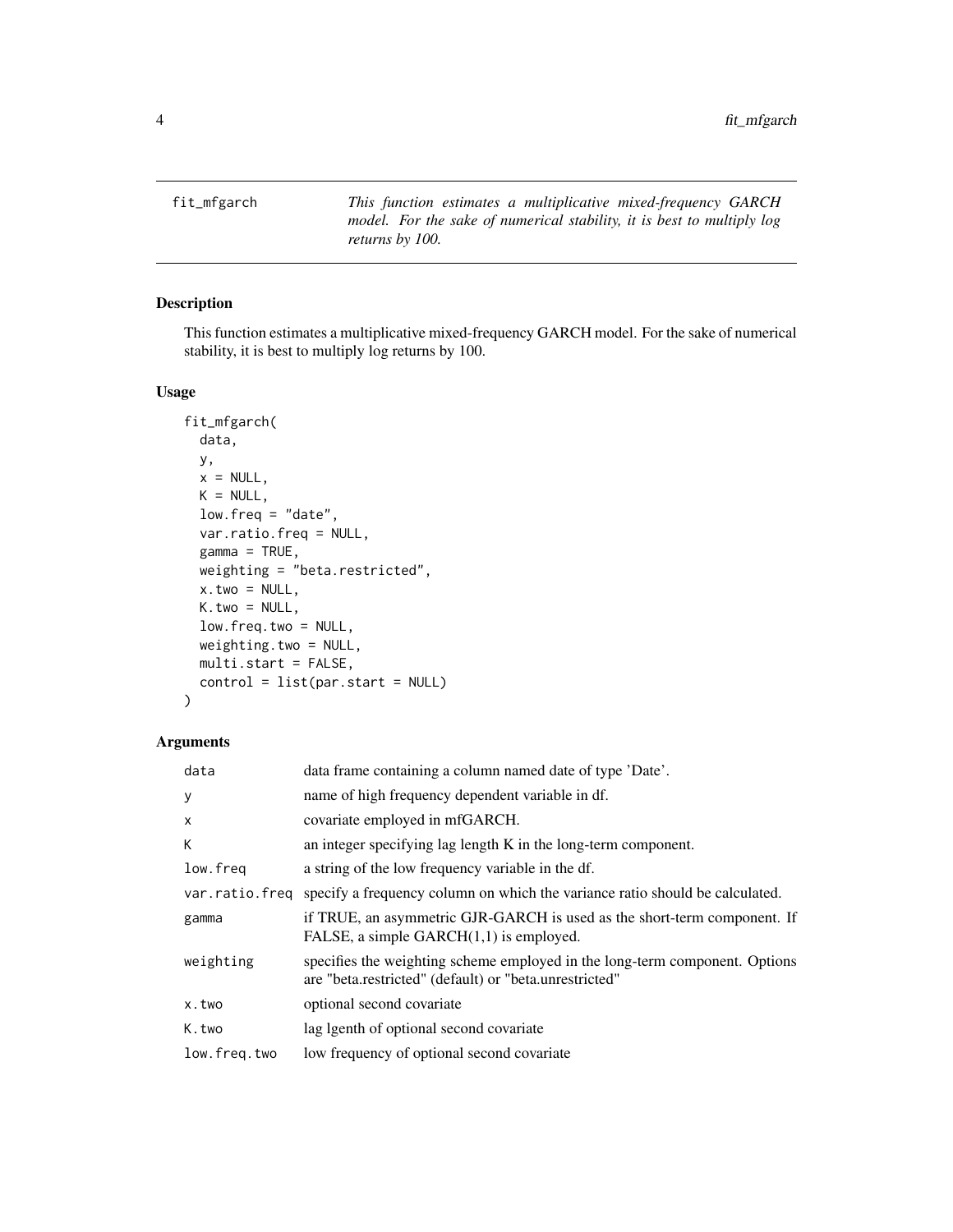| weighting.two | specifies the weighting scheme employed in the optional second long-term com-<br>ponent. Currently, the only option is "beta.restricted" |
|---------------|------------------------------------------------------------------------------------------------------------------------------------------|
| multi.start   | if TRUE, optimization is carried out with multiple starting values                                                                       |
| control       | a list                                                                                                                                   |

#### Value

A list of class mfGARCH with letters and numbers.

- par vector of estimated parameters
- rob.std.err sandwich/HAC-type standard errors
- broom.mgarch a broom-like data.frame with entries 1) estimate: column of estimated parameters 2) rob.std.err - sandwich/HAC-type standard errors 3) p.value - p-values derived from sandwich/HAC-type standard errors 4) opg.std.err - Bollerslev-Wooldrige/OPG standard errors for GARCH processes 5) opg.p.value - corresponding alternative p-values
- tau fitted long-term component
- g fitted short-term component
- df.fitted data frame with fitted values and residuals
- K chosen lag-length in the long-term component
- weighting.scheme chosen weighting scheme
- llh log-likelihood value at estimated parameter vector
- bic corresponding BIC value
- y dependent variable y
- optim output of the optimization routine
- K.two lag-lenth of x.two if two covariates are employed
- weighting.scheme.two chosen weighting scheme of x.two (if K.two != NULL)
- tau.forecast one-step ahead forecast of the long-term component
- variance.ratio calculated variance ratio
- est.weighting estimated weighting scheme
- est.weighting.two estimated weighting scheme of x.two (if K.two != NULL)

#### Examples

```
## Not run:
fit_mfgarch(data = df_financial, y = "return", x = "nfci", low.freq = "week", K = 52)
fit_mfgarch(data = df_mfgarch, y = "return", x = "nfci", low.freq = "year_week", K = 52,
x.two = "dindpro", K.two = 12, low.freq.two = "year_month", weighting.two = "beta.restricted")
```
## End(Not run)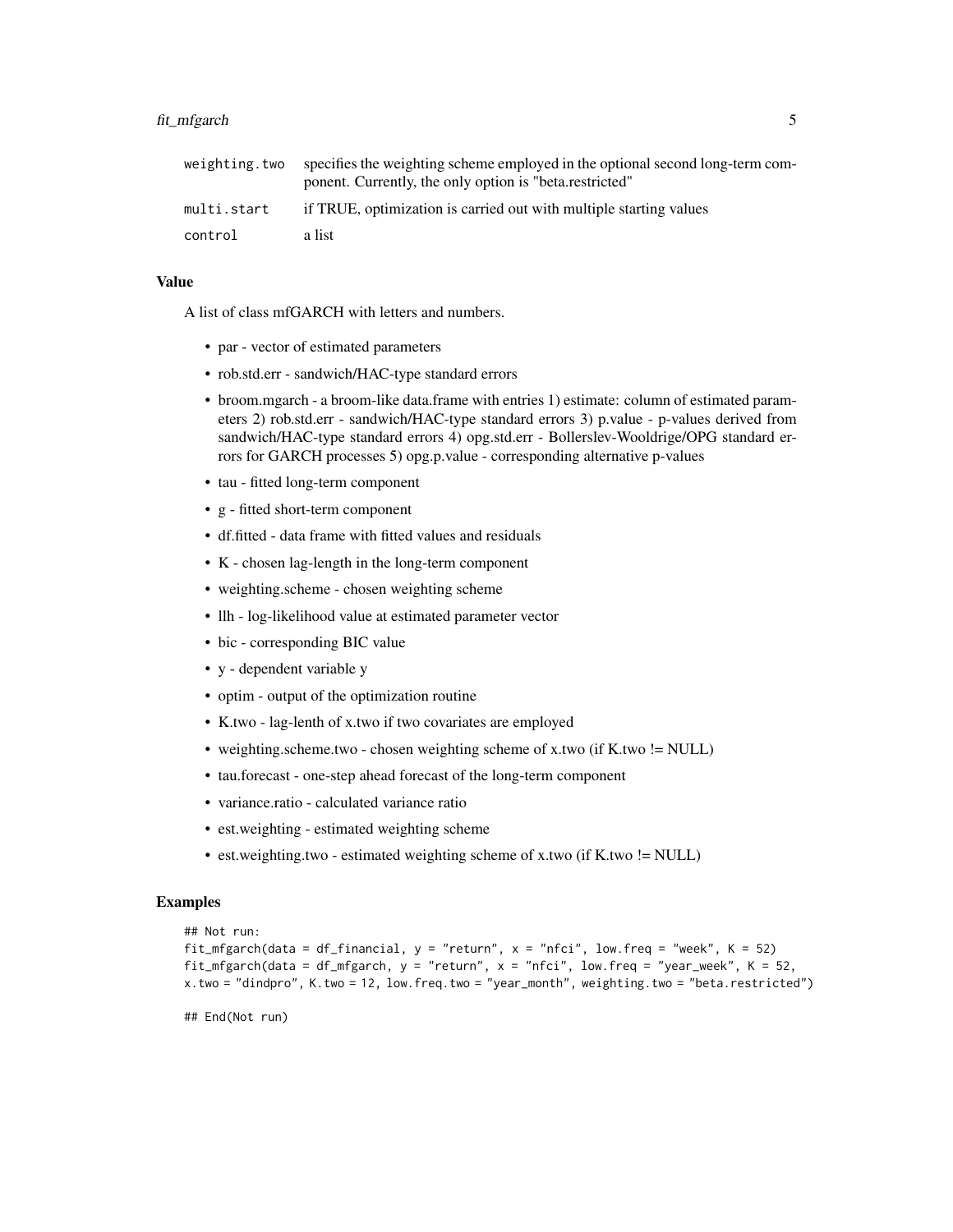<span id="page-5-0"></span>plot\_weighting\_scheme *This function plots the weighting scheme of an estimated GARCH-MIDAS model*

#### Description

This function plots the weighting scheme of an estimated GARCH-MIDAS model

#### Usage

```
plot_weighting_scheme(x)
```
#### Arguments

x mfGARCH object obtained by fit\_mfgarch

| simulate_mfgarch | This function simulates a GARCH-MIDAS model. Innovations can |  |
|------------------|--------------------------------------------------------------|--|
|                  | follow a standard normal or student-t distribution.          |  |

#### Description

This function simulates a GARCH-MIDAS model. Innovations can follow a standard normal or student-t distribution.

#### Usage

```
simulate_mfgarch(
 n.days,
 mu,
  alpha,
 beta,
 gamma,
 m,
 theta,
 w1 = 1,
 w2,
 K,
 psi,
 sigma.psi,
 low. freq = 1,
 n.intraday = 288,
  student.t = NULL,
  corr = 0)
```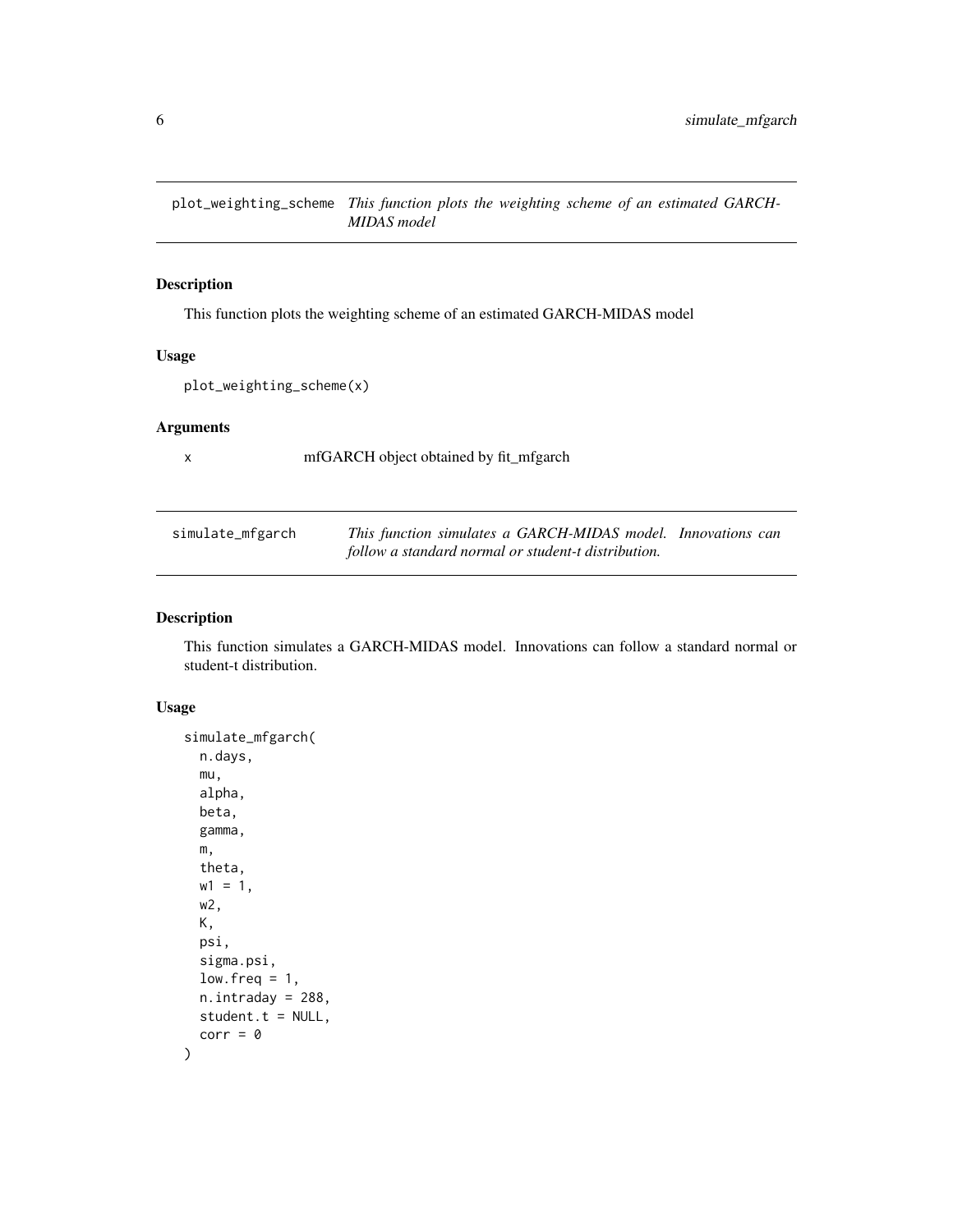#### <span id="page-6-0"></span>Arguments

| n.days     | number of days                                                      |
|------------|---------------------------------------------------------------------|
| mu         | mu                                                                  |
| alpha      | alpha                                                               |
| beta       | beta                                                                |
| gamma      | gamma                                                               |
| m          | m                                                                   |
| theta      | theta                                                               |
| w1         | w1                                                                  |
| w2         | w <sub>2</sub>                                                      |
| K          | K                                                                   |
| psi        | psi                                                                 |
| sigma.psi  | sigma.psi                                                           |
| low.freq   | number of days per low-frequency period                             |
| n.intraday | number of maximum intraday returns                                  |
| student.t  | either NULL or degrees of freedom                                   |
| corr       | correlation between innovations (should only be used for daily tau) |

#### Examples

simulate\_mfgarch(n.days = 200, mu = 0, alpha = 0.06, beta = 0.92, gamma = 0, m = 0, theta =  $0.1$ , w1 = 1, w2 = 3, K = 12, psi = 0.98, sigma.psi = 0.1, low.freq = 10)

simulate\_mfgarch\_diffusion

*This function simulates a GARCH-MIDAS model where the short-term GARCH component is replaced by its diffusion limit, see Andersen (1998)*

#### Description

This function simulates a GARCH-MIDAS model where the short-term GARCH component is replaced by its diffusion limit, see Andersen (1998)

#### Usage

```
simulate_mfgarch_diffusion(
 n.days,
 mu,
 alpha,
 beta,
 m,
```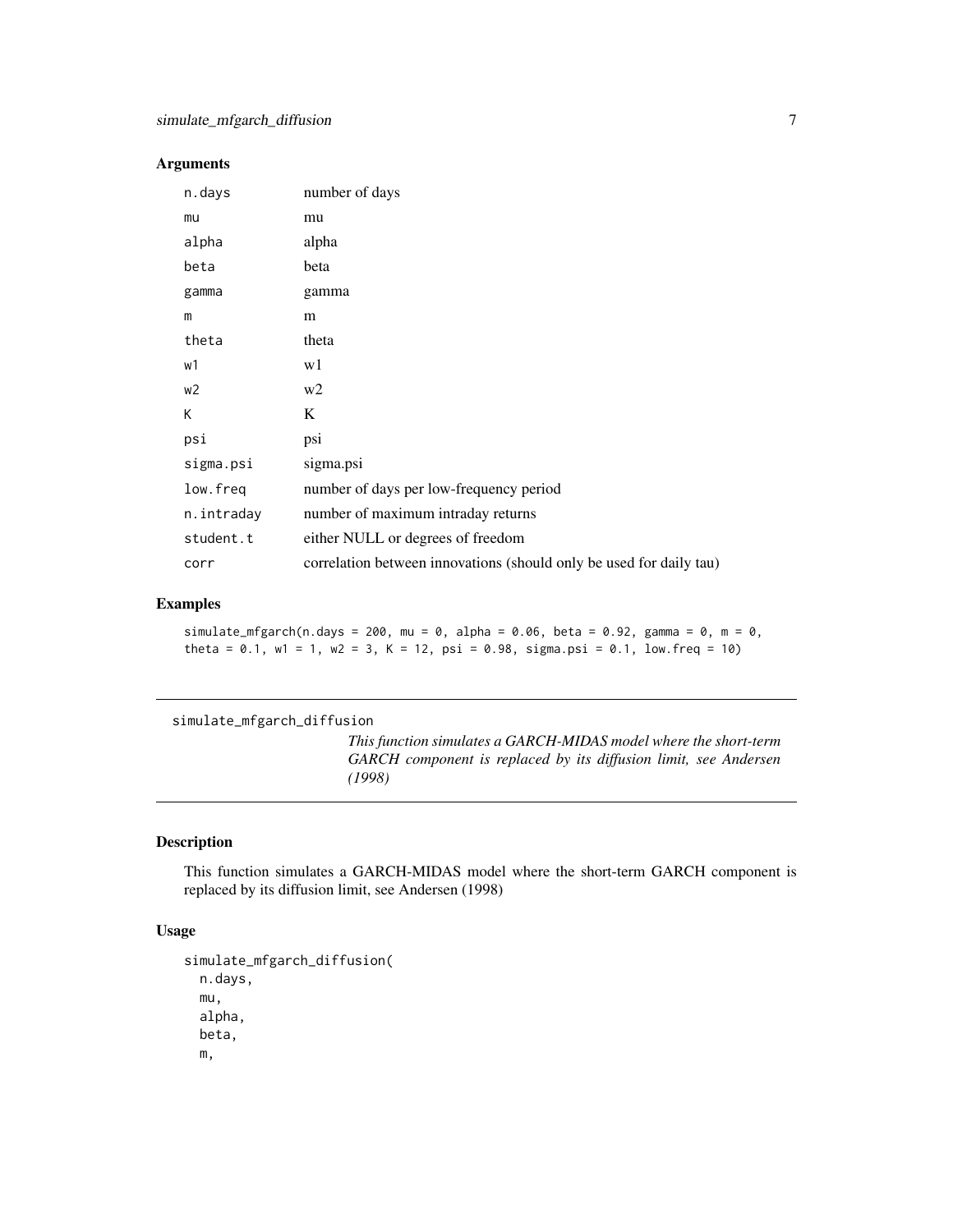```
theta,
 w1 = 1,
 w2,
 K,
 psi,
  sigma.psi,
 low.freq = 1,n.intraday = 288
)
```
# Arguments

| n.days         | number of days |
|----------------|----------------|
| mu             | mu             |
| alpha          | alpha          |
| beta           | beta           |
| m              | m              |
| theta          | theta          |
| w1             | w1             |
| W <sup>2</sup> | w2             |
| K              | K              |
| psi            | psi            |
| sigma.psi      | sigma.psi      |
| low.freq       | low.freq       |
| n.intraday     | n.intraday     |

#### Examples

```
## Not run: simulate_mfgarch_diffusion(n.days = 200, mu = 0, alpha = 0.06, beta = 0.92, m = 0,
theta = 0.1, w1 = 1, w2 = 3, K = 12, psi = 0.98, sigma.psi = 0.1, low.freq = 10)
## End(Not run)
```
simulate\_mfgarch\_rv\_dependent

*Simulate a GARCH-MIDAS similar to Wang/Ghysels with lagged RVol as covariate*

#### Description

Simulate a GARCH-MIDAS similar to Wang/Ghysels with lagged RVol as covariate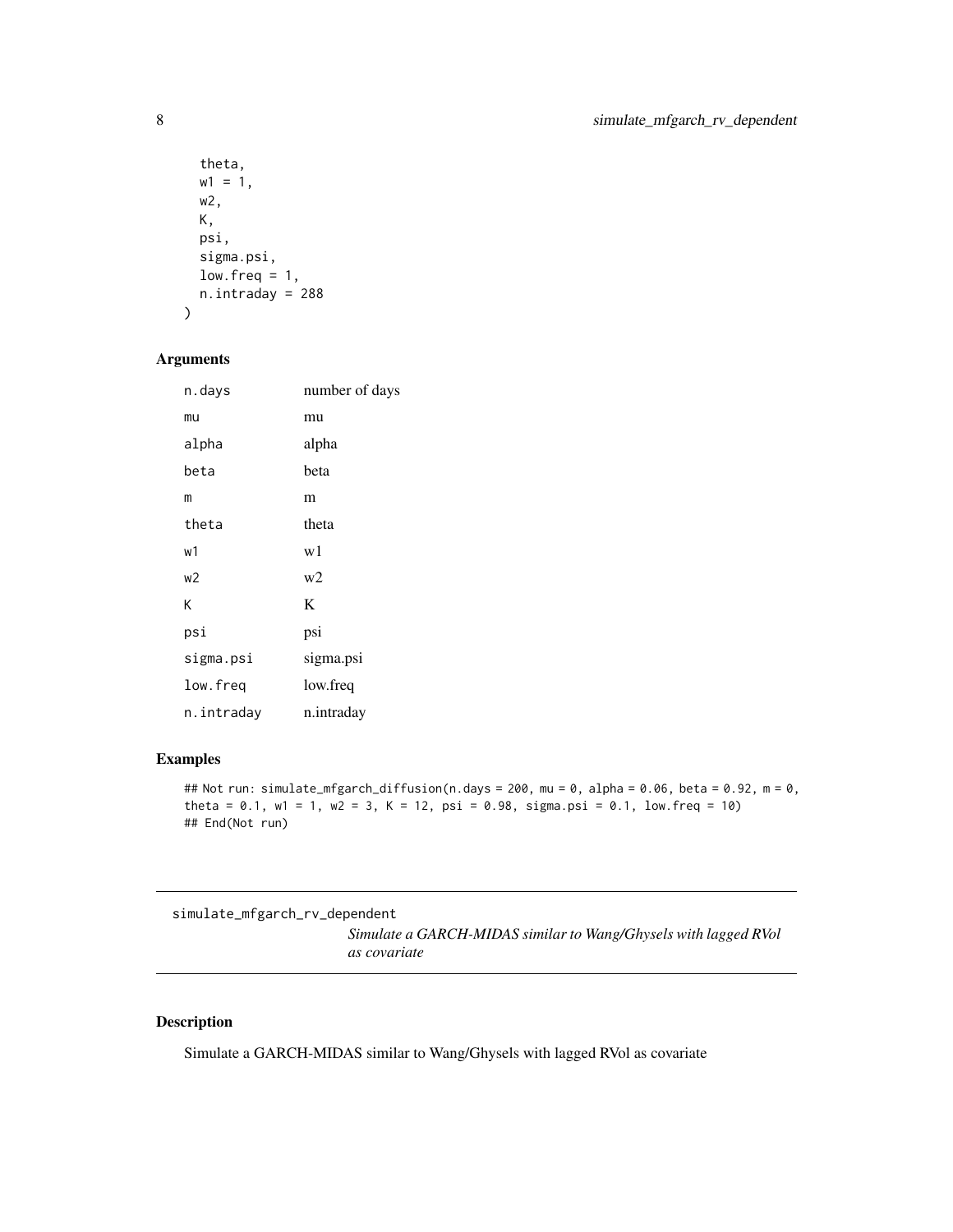# Usage

```
simulate_mfgarch_rv_dependent(
 n.days,
 mu,
 alpha,
 beta,
  gamma,
 m,
 theta,
 w1 = 1,
 w2,
 K,
 n.intraday = 288,
 low. freq = 1,
 rvol = FALSE
```
# )

### Arguments

| n.days         | number of days                                                           |
|----------------|--------------------------------------------------------------------------|
| mu             | mu                                                                       |
| alpha          | alpha                                                                    |
| beta           | beta                                                                     |
| gamma          | gamma                                                                    |
| m              | m                                                                        |
| theta          | theta                                                                    |
| w1             | w1                                                                       |
| w <sub>2</sub> | w <sub>2</sub>                                                           |
| К              | K                                                                        |
| n.intraday     | number of maximum intraday returns, default 288                          |
| low.freq       | number of days per low frequency                                         |
| rvol           | if TRUE, the square root of the realized variance is used as a covariate |

## Examples

simulate\_mfgarch\_rv\_dependent(n.days = 2200, mu = 0, alpha = 0.06, beta = 0.92, gamma = 0, m = 0, theta =  $0.1$ , w1 = 1, w2 = 3, K = 3, low.freq = 22)